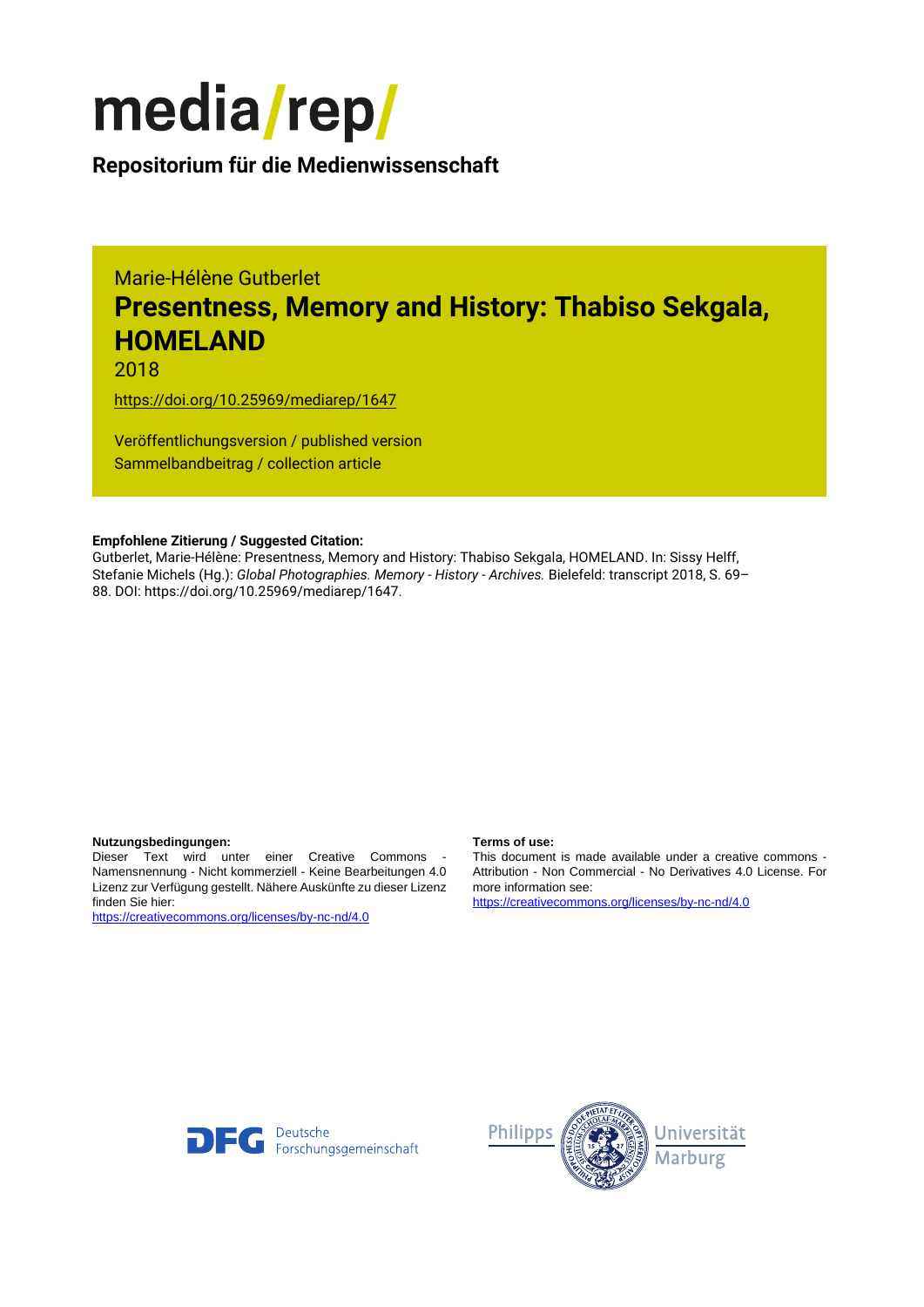# **Presentness, Memory and History: Thabiso Sekgala, "Homeland"**

#### MARIE-HÉLÈNE GUTBERLET

 $\overline{a}$ 

South African photography has developed out of the relationship between both the socio-political history and the culture of remembrance of South Africa and the history of documentary photography. The photographs that have emerged in this geo-political context have been disseminated throughout the world and have become a part of the collective global memory in an unparalleled way, giving us reason to believe that it is these pictures, and not historical facts, that define how we see South Africa's history. Against the backdrop of the conference How History Enters Photography, it thus seems appropriate to investigate contemporary South African photography in relation to both the history of photography and the history of remembrance through photography.1 In this essay, I will describe this relation by focusing on the body of work "Homeland" by the young South African artist photographer Thabiso Sekgala, who died violently in October 2014 and to whom this essay is dedicated.

I came to know Thabiso 2010 while preparing the exhibition project Shoe Shop held in Johannesburg in 2012. I was quite familiar with South African photography, but it was only while being in the country that I became sensitive to its dimensions and conditions for remembering apartheid and the eventual reconciliation after 1994. I learned to see pictures not only for what

<sup>1</sup> The conference was held in June 2012 at the University of Frankfurt. See: http://hsozkult.geschichte.hu-berlin.de/tagungsberichte/id=4400 (accessed 6 April 2013).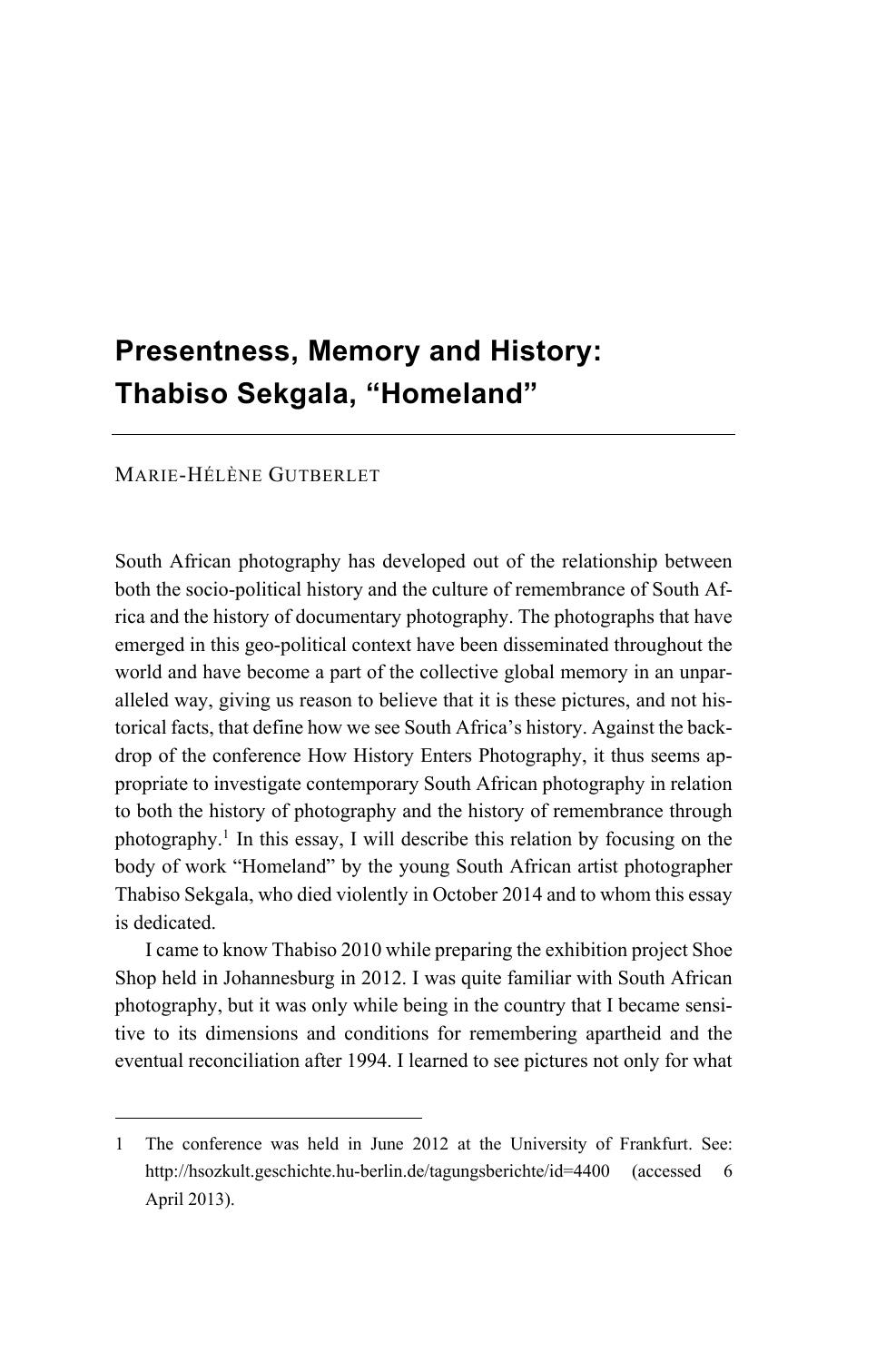they depict but also for the impact of their visibility, accessibility, distribution, the general disregard for, and the separation of audiences. Whilst there was a general but diffuse acknowledgement of apartheid and resistance movements in Europe and the United States – triggered by images –, public audiences in South Africa were missing, as South Africa became more and more isolated politically and culturally. I came to see the work by South African photographers which, if not directly referring to the history of the country, as nonetheless characterized by the idea of an entanglement of aesthetics and politics, beauty and violence. As a curator and scholar living in Germany and working abroad, I profited a great deal from my discussions with artists and cultural workers and their generosity in sharing their views and beliefs. I would like express my gratitude to Jodi Bieber, Doung Anwar Jahangeer, Rangoato Hlasane, Thenjiwe Nkosi, Cedric Nunn Musa Nxumalo, late Lesley Perkes, Jürgen Schadeberg, Thabiso Sekgala, Samantha Simons, Penny Siopis, Cara Snyman (to name but them), who allowed me to see so much more.

The question of how history enters photography implies first and foremost that photography is a kind of vessel (or a surface, or mirror) for history in which something is captured that can be visually substantialized. Photography is thus conceived as a medium for recording visual facts, whether staged or otherwise; it produces a visual document. Viewed from this angle, history becomes accessible in a setting where real circumstances, events, currents, upheavals and so forth are recorded and stored in the medium of photography.

The reverse question, how photography enters history, is much easier to answer than the first. With the passing of time – in other words, with the growing distance in time and space between the context in which the picture originated and the moment of beholding – virtually every photographic image becomes a historical document of an event, an aesthetic attitude, a world of objects and technology. Not only does this distance continue to grow, it helps us to realize that a picture is a historical time-image as well as an object-image. Because the question of how history enters photography is much more complicated, we should first clarify a number of terms that may seem convenient, but whose meaning remains vague. I am talking about "event", "incident" and "document". Not only do we need to discuss them, we also need to explore who defines when an incident becomes a historical event and when a photograph becomes a document. Before we do this, we should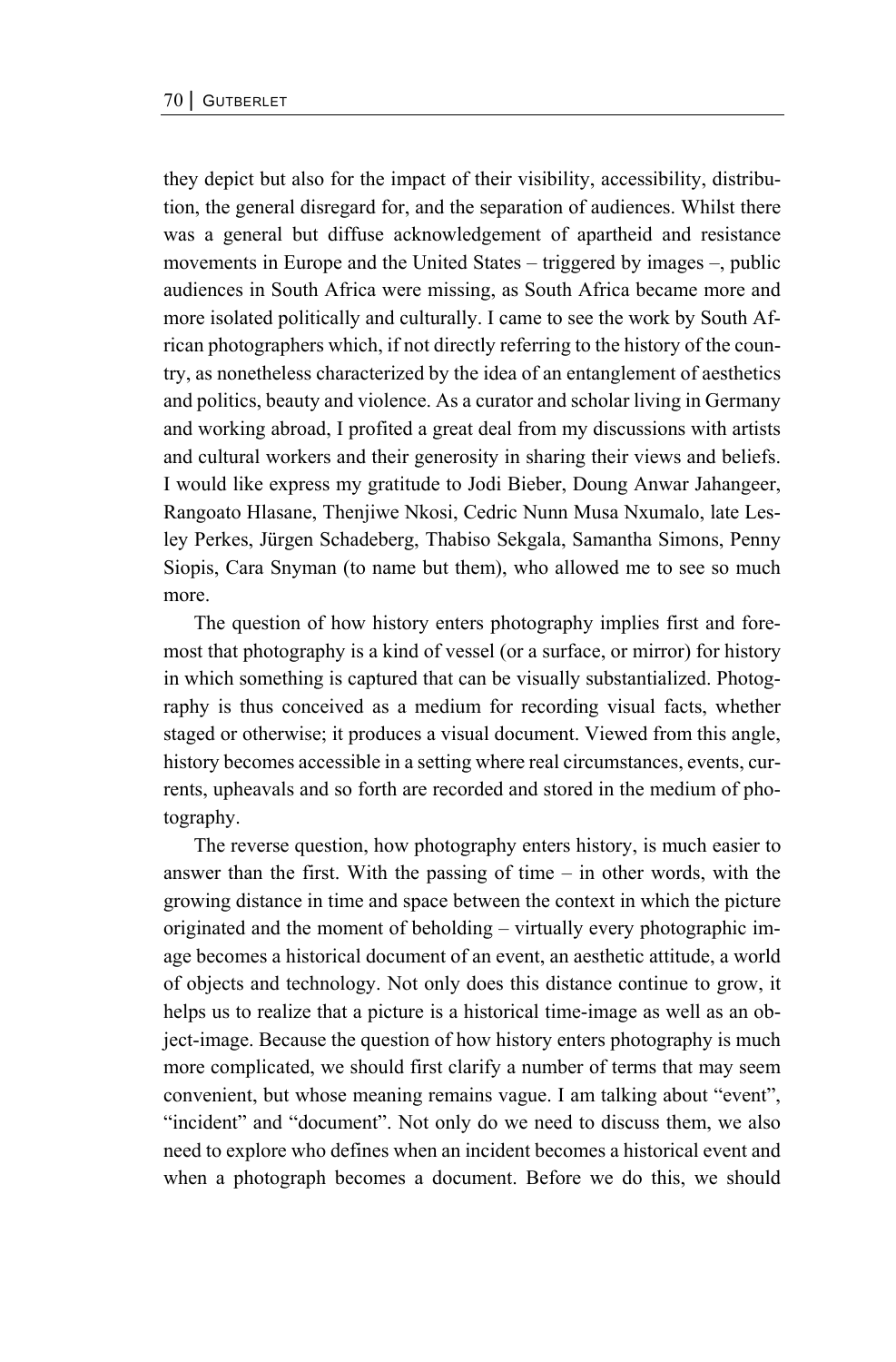acknowledge that not only the meaning of the terms "photography" and "history" are in constant flux, so is the substance denoted by these terms. But how are these two things interconnected? In my opinion, the relation between photography and history is defined by a decisive element that we have not mentioned so far: the resonance of photography in history and vice versa.

In his methodological text Archaeology of Knowledge (Archéologie du Savoir, 1969; English translation by Edgar Allan, 1972), Michel Foucault distinguishes between "document" and "monument". For our analysis of the quality of relations between history and photography, this distinction could prove useful for describing the transformation that documents (and for me, photographs belong to this category) undergo, which has far-reaching consequences for the meaning of the content within the document. The hermeneutic potential of transformation is thus carried over in the distinction between material and content, between apperception and object and between designed form and found form. We also find it in the shift in what is visually perceived both over the course of time and in accordance with the changes in historical understanding – something which Stephen Greenblatt describes as "resonance". Greenblatt states, "By resonance I mean the power of the displayed object to reach out beyond its formal boundaries to a larger world, to evoke in the viewer the complex, dynamic cultural forces from which it has emerged and for which it may be taken by a viewer to stand." (Greenblatt 1990: 11, Karp/Lavine 1991)

According to Greenblatt, resonance refers to the transfer of perspectives from or beyond the individual work on display, that is the transfer of a specific photograph into a social context where it can then be reinterpreted and renewed, again and again.

Both Michel Foucault and Stephen Greenblatt associate a specific document with a social perspective and with possibilities of interpretation that depend on changes in society. They also argue that, within an extended interpretative context, the specific work exhibited – the object in this case is the specific photograph and the medium of photography as a category  $-$  is fundamentally adaptable in a historiographic sense. This history of adaptation thus informs the understanding of photography within its own history, while it also informs the history of remembrance in the form of photographic substitutes.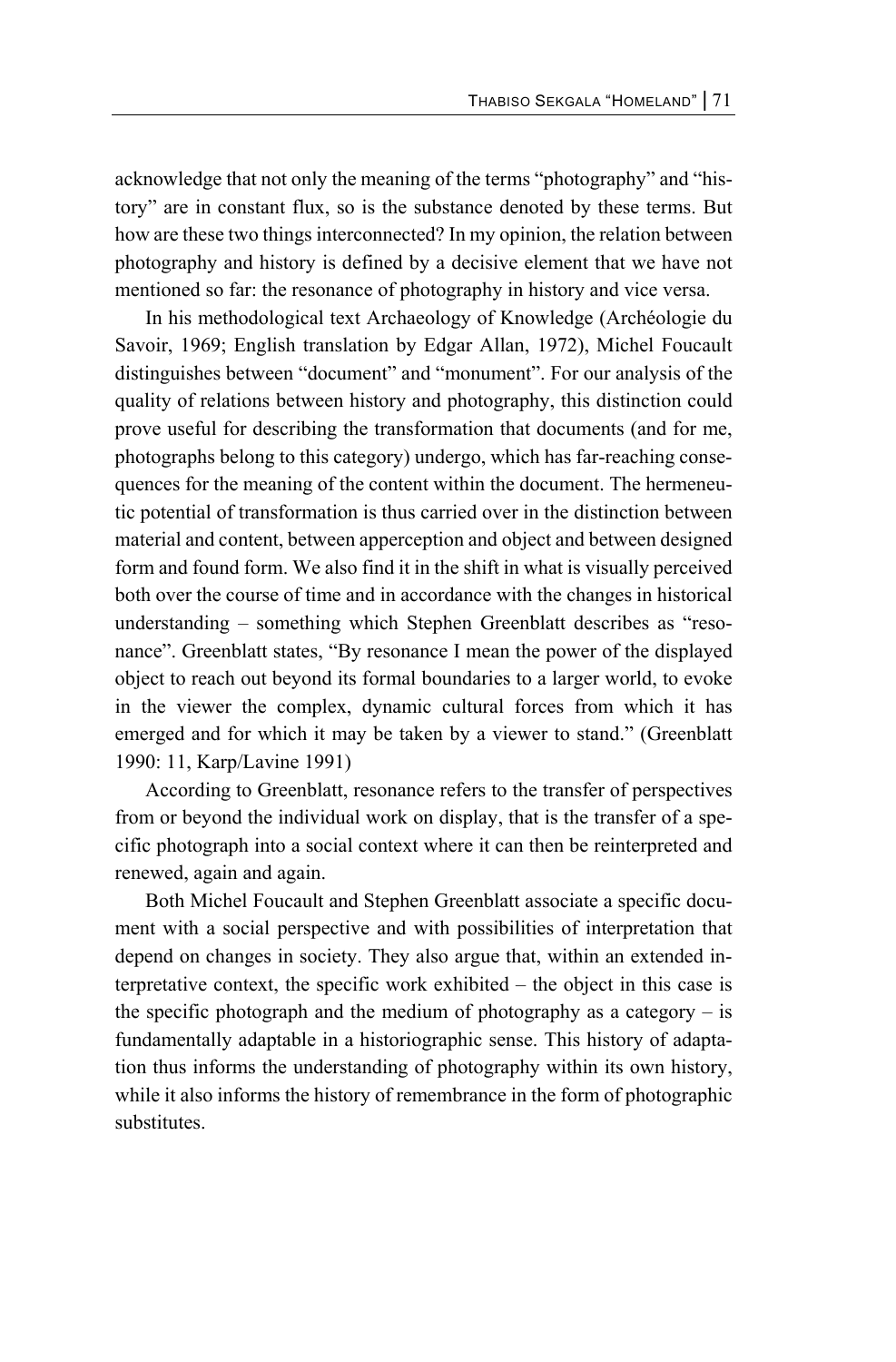# **WITNESSES, ICONS AND MONUMENTS**

The history of South African photography and its stylistic developments are remarkably closely tied to the country's political history. To this day, the pictures of South African history play a prominent role in how the country sees itself and how it is seen abroad. Borrowing from Greenblatt, we can sense the resonance beyond formal boundaries that makes the complex cultural dynamic in which the picture was taken palpable and that charges the picture with a kind of energy that is still perceivable in the moment of viewing.

The history of South African photography begins in the middle of the nineteenth century, with studio portraits of a new colonial upper class, with documentary pictures and, as John Peffer expresses it in his book Art at the End of Apartheid (2009), with "pseudo-ethnographic images of 'natives' for the commercial market" (Peffer 2009: 242). To this, Peffer adds, "photography was part of Europe's new arsenal of technological advancements during the age of empire." (ibidem) It was in the 1960s that serial photography – journalistic/documentary as well as artistic – evolved in South Africa in reaction to the increasing spatial, social and political stabilization of the apartheid regime (ibidem: 251). During this time, Jürgen Schadeberg, Peter Magubane, Bob Gosani, G.R. Naidoo, David Goldblatt and other photographers took pictures of everyday life. Their motifs showed apartheid's hairraising rhetoric and politics as well as the harsh reality of its conditions, unmasking the official propaganda-oriented media through their photographs (Weinberg 1989). They thus worked on two fronts because "they were critical of systematic oppression, and they redefined the basis for imagining a different South Africa" (Peffer 2009: 262).<sup>2</sup>

Schadeberg and Goldblatt, especially, had a decisive influence on the educational development of the next generation of photographers – Schadeberg in the context of the magazine DRUM in the 1950s and 1960s

<sup>2</sup> Peffer refers here to the work of the agency Afrapix, which was founded on the model of the Magnum Photos Cooperative. See also ibid., p. 254, among others. Also: http://www.sahistory.org.za/topic/afrapix-timeline-1978-1991 (accessed 28th January 2013).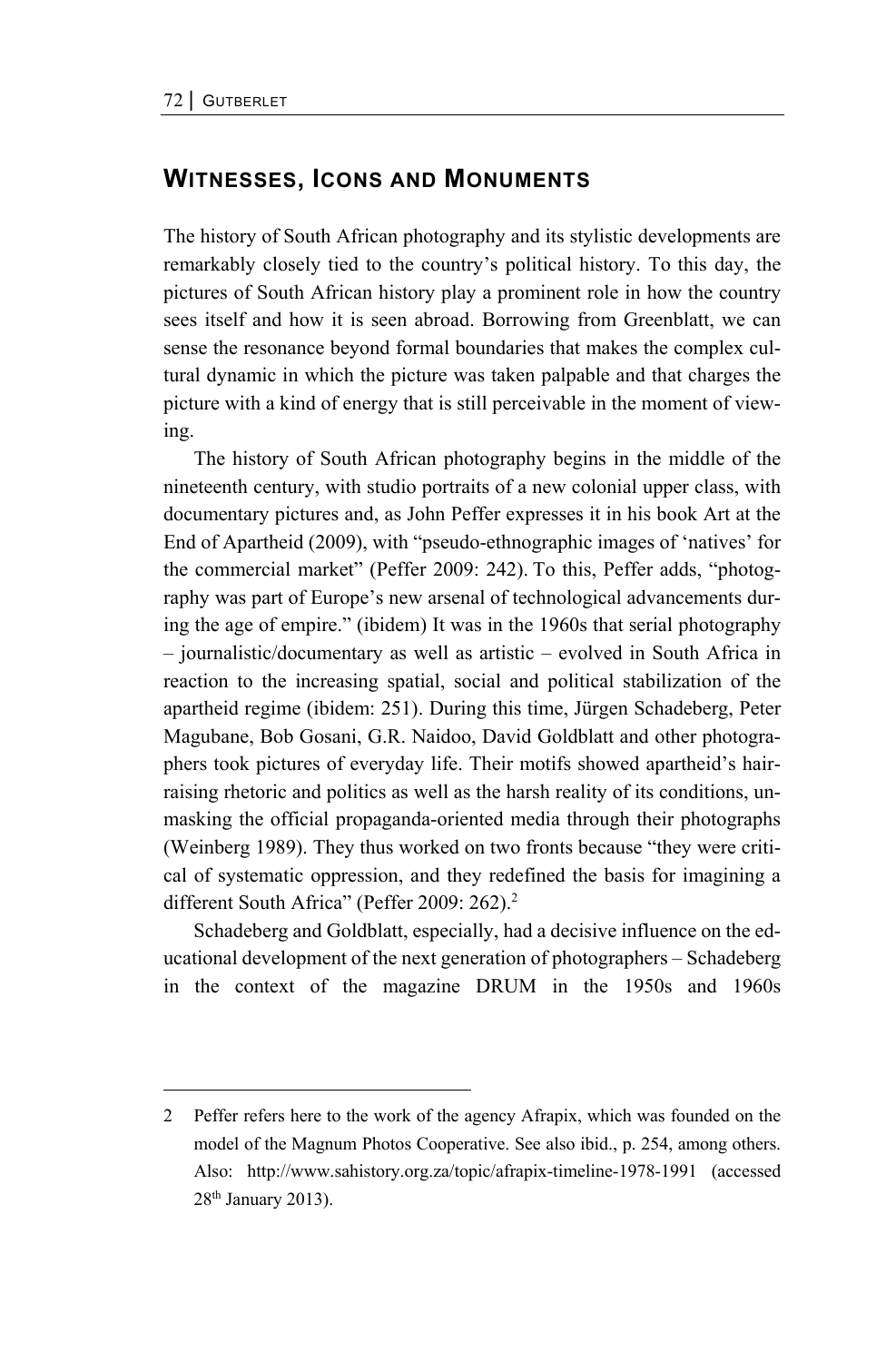(Schadeberg/Humann 1991), and Goldblatt as a founder of the highly respected photography school Market Photo Workshop 1989<sup>3</sup> (MPW), where the technical know-how of photography was taught and exhibitions were organized in its show room. Internationally well-known photographers such as Jodi Bieber, Zanele Muholi, Lolo Veleko, and Guy Tillim went to the MPW, along with Thabiso Sekgala, who had his first major exhibition at MPW in 2011. As a member of the younger post-apartheid generation, Thabiso was not only connected with the photography scene through the MPW, he also knew the history of South African photography and was personally acquainted with older photographers and their works.

The scope of resonance of Sekgala's photographs becomes evident by looking at a group of pictures that have a high level of resonance and that could be categorized as "struggle photography" (Peffer 2009: 254). My goal is to show the relevance of the photographic image as a historical document and to discuss its transformation from a "document" to a "monument" (Foucault).

In the mid-1970s, Masana Sam Nzima was a journalist and amateur photographer for the paper The World in Soweto. On 16 June 1976, he took a picture of twelve-year-old Hector Pieterson, who had been shot on the sidelines of a demonstration of secondary school students against the Bantu Education Act in Soweto.<sup>4</sup> Altogether Nzima took six pictures showing Mbuyisa Makhubu, an older fellow student, carrying the fatally wounded Hector Pieterson accompanied by Hector's sister Antoinette (fig. 1). Whereas Hector Pieterson may not have been the first young person to die in this strike, he was the first to be in a photograph that became well-known around the globe (Peffer (2009: 55).

l

<sup>3</sup> See: http://www.marketphotoworkshop.co.za/ (accessed 1 January 2013).

<sup>4</sup> For more on the Bantu Education Act from 1953, respectively the "segregation law" later called Black Education Act, see Clark/Worger (2004); Byrnes (1996); Giliomee (2009).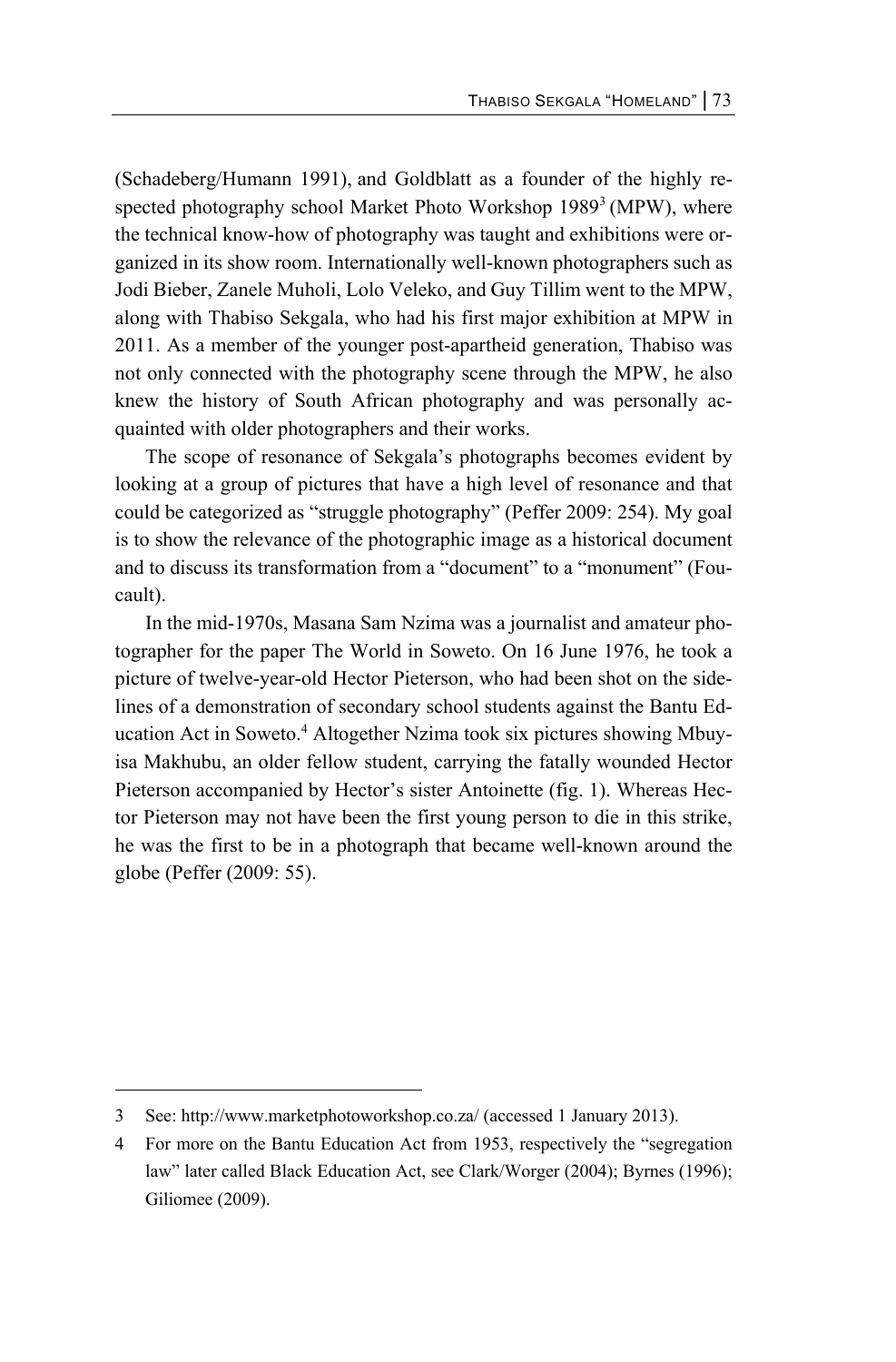*Fig. 1: Hector Pieterson Memorial; on the right: Sam Nzima's picture of Mbuyisa Makhubu carrying Hector Pieterson accompanied by Hector's sister Antoinette, Soweto, June 16, 1976.* 



Photo MH Gutberlet, September 7, 2010, all rights reserved.

In contrast to the photographs of the student strikes taken by Peter Magubane, which show the political slogans and the militant anti-apartheid attitude of "To Hell with Afrikaans!" Nzima's photographs concentrate on the drama of the dying child. The distraught faces and dramatic gestures of Antoinette and Mbuyisa create an iconic image of the Black people's fight for freedom. I believe it is important to stress that the more explicitly political pictures have less resonance without this emotional intensification, although they are more aligned with the justified demands of the Black Consciousness Movement founded in the late 1960s.<sup>5</sup> According to Peffer, these pictures have entered history as snapshots of the fight against racism and segregation and have thus become icons of the resistance movement. Because they were published, however, they also served the South African security police as a resource to identify and arrest political activists (see Peffer 2009: 259). After the publication of his photograph in The World, Nzima was questioned by

<sup>5</sup> The Black Consciousness Movement can be compared to the Black Power Movement in the US; see here especially the writings by Biko (2002); Gibson (1988). See also Ndlovu (1999).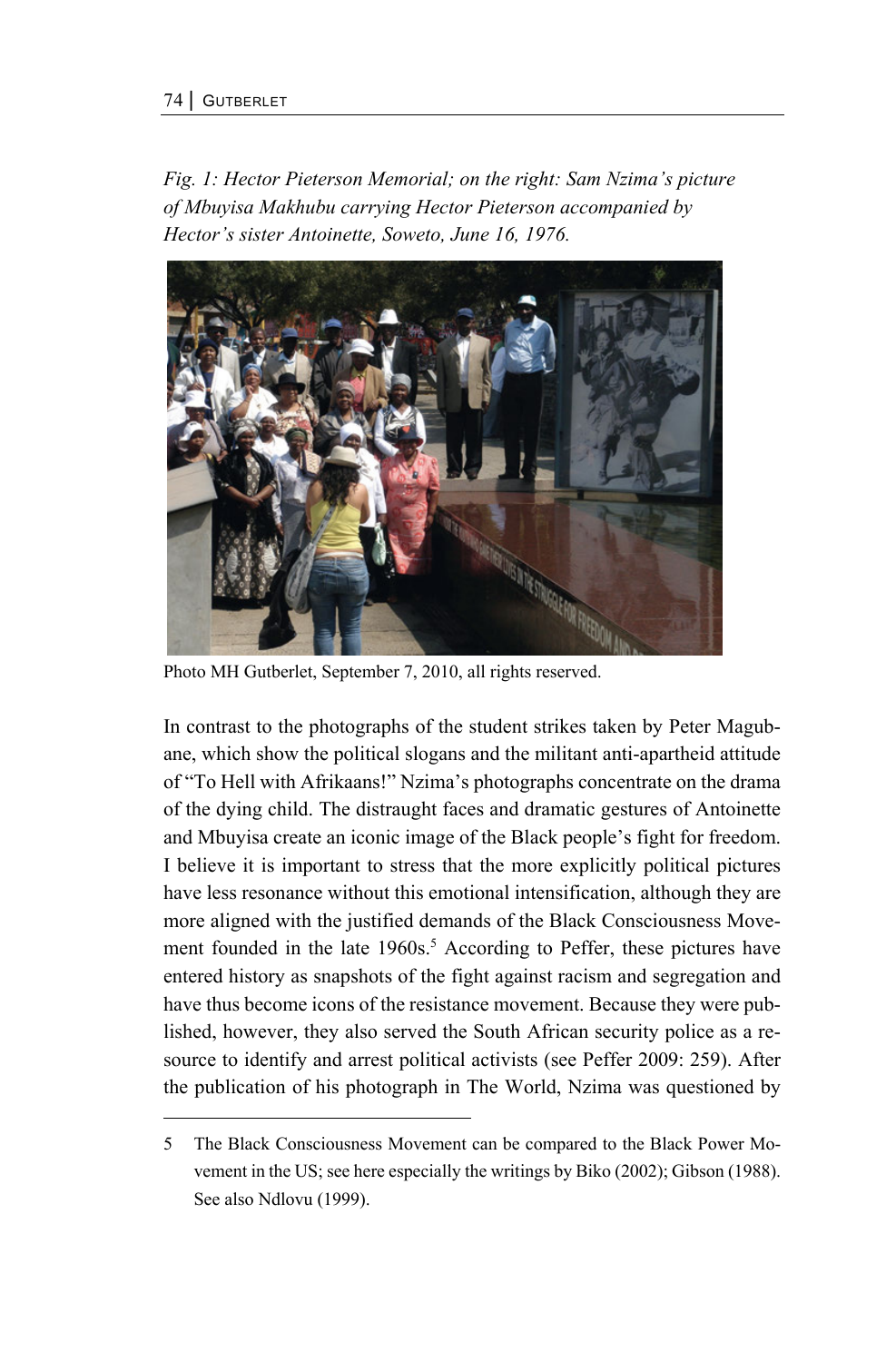the security police. He left Soweto, only to be harassed by the police again in Bushbucksridge, where he lived (in today's Northern province of Limpopo). In 1978, the newspaper The World was banned, and it was not until 1998 that Nzima reacquired the copyright for his pictures of Hector Pieterson.6 According to a wall text in the Hector Pieterson Museum, Mbuyisa Makhubu (who carried the wounded Hector) also had to flee. He went first to Botswana then Nigeria, where his trail was lost.

The subject of the photograph is immortalized by the Hector Pieterson Memorial, the first of its kind to be dedicated to the student uprising. Erected in the late 1990's on Khumalo Street, Orlando Soweto, it stands only a few hundred metres from where he died. Hector did not belong to the core group of politically active young people. As such, he may not be representative of those involved in the struggle, but over time, he has become synonymous with the 566 people killed during the 1976 uprising. In 2001 the Hector Pieterson Museum was built directly next to the Memorial. It has housed a permanent exhibition since 2003, and one room is devoted to the victims of 16 June 1976, where the names of those who were killed that day are listed (see here Hlongwane 2008).

Today, many tourists from South Africa and abroad come to visit the memorial. They walk through the grounds, look at Masana Sam Nzima's photograph of Hector Pieterson, contemplate the flowing water that represents tears, and take pictures. Many selfies taken at the Hector Pieterson Memorial can be found online. They say "I was here", "I know about it", "I am a witness of this place". The image of Hector Pieterson represents an attitude toward and a transformation of the meaning of this photograph. It enables today's visitors to enter history. In the process, the picture itself also undergoes a significant change. The picture that once transformed viewers all over the world into witnesses of a historic event – while also unintentionally feeding information to the security service – is becoming less of a visual stimulant to memories and more a means for viewers to link themselves with events of the past, thereby using photography to stage a post-apartheid reality

l

<sup>6</sup> For more on this, see http://www.sahistory.org.za/people/masana-sam-nzima and Helena Pohlandt-McCormick, Story of a Photograph – Sam Nzima, http://www.gutenberg-e.org/pohlandt-mccormick/pmh01a.html (both accessed 18 January 2013).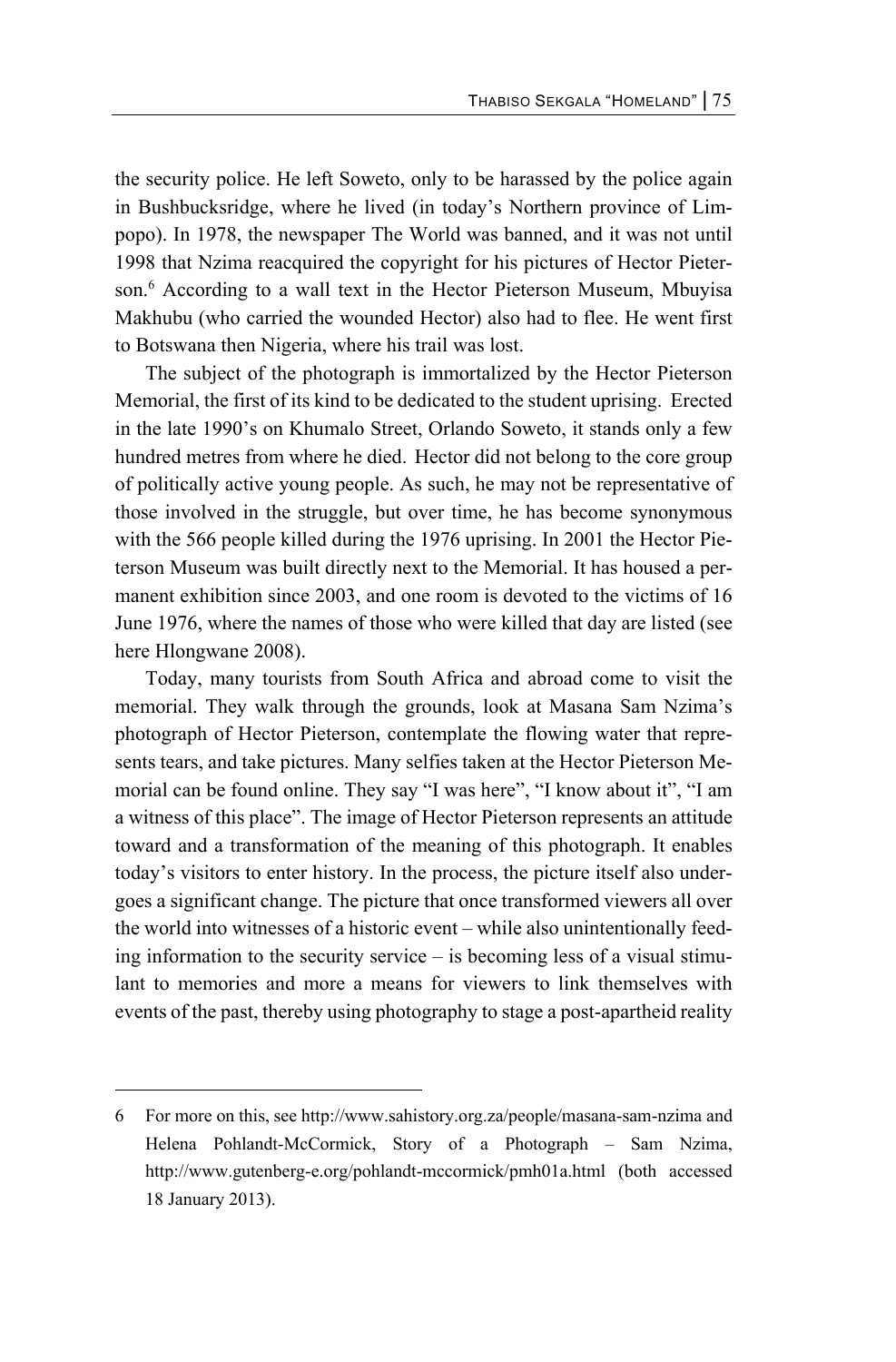that in turn monumentalizes the earlier struggles. History enters this particular picture precisely in the moment when the document – where the intensity of the visible past can still be felt – becomes part of visitors' self-portrayal today. In the course of monumentalization, traces going back to the historical core of the document are wiped out, and it becomes not much more than a decorative accessory of post-history.

There are many of these iconic, highly symbolic "struggle pictures" in South African photography. This picture genre fits well with a specific kind of contemporary politics and with a kind of aesthetics of memory and memorials; it also serves the needs of a post-apartheid national and international middle class. It is significant that the exhibition courses in museums like Robben Island and District 6 in Cape Town, the Apartheid Museum, Museum Africa and Constitution Hill in Johannesburg (see Combes 2003), as well as the Hector Pieterson Museum in Soweto rely primarily on photography. The walls of all these museums, inside and out, display large black and white prints that virtually jump out at the viewer.

Photography plays an important role in the context of post-apartheid exhibitions for several reasons. First, we can argue that photography, including private photography, was the most prominent medium in South Africa during the twentieth century and thus one of the most important visual sources of the past.7 One project in particular, the Black Photo Album/Look at Me 1890:1950 by the photographer Santu Mofokeng for example, testifies a systematically repressed and ignored pre-apartheid black middle class. Thanks to Mofokeng's project, it is now finding its way into public consciousness again.<sup>8</sup>

The style of South African photojournalism can also be described as being rich in symbolism, full of contrasts and having the tendency to address the viewer directly. The style reflects the political extremes found in the apartheid situation and living conditions. Its simple and crude ideology was free of any nuances and produced an unequivocal symbolic pictorial language to

<sup>7</sup> See the exhibition "Aufstieg und Fall der Apartheid: Fotografie und Bürokratie des täglichen Lebens", Haus der Kunst, Munich, 15 February – 26 May 2013.

<sup>8</sup> A series of 80 plates is available on Santu Mofokeng's webpage at: http://cargocollective.com/santumofokeng/black-photo-album (accessed 29 January 2013). This is probably the largest collection of private photographs in South Africa. For more on this, see Peffer (2009: 248,275).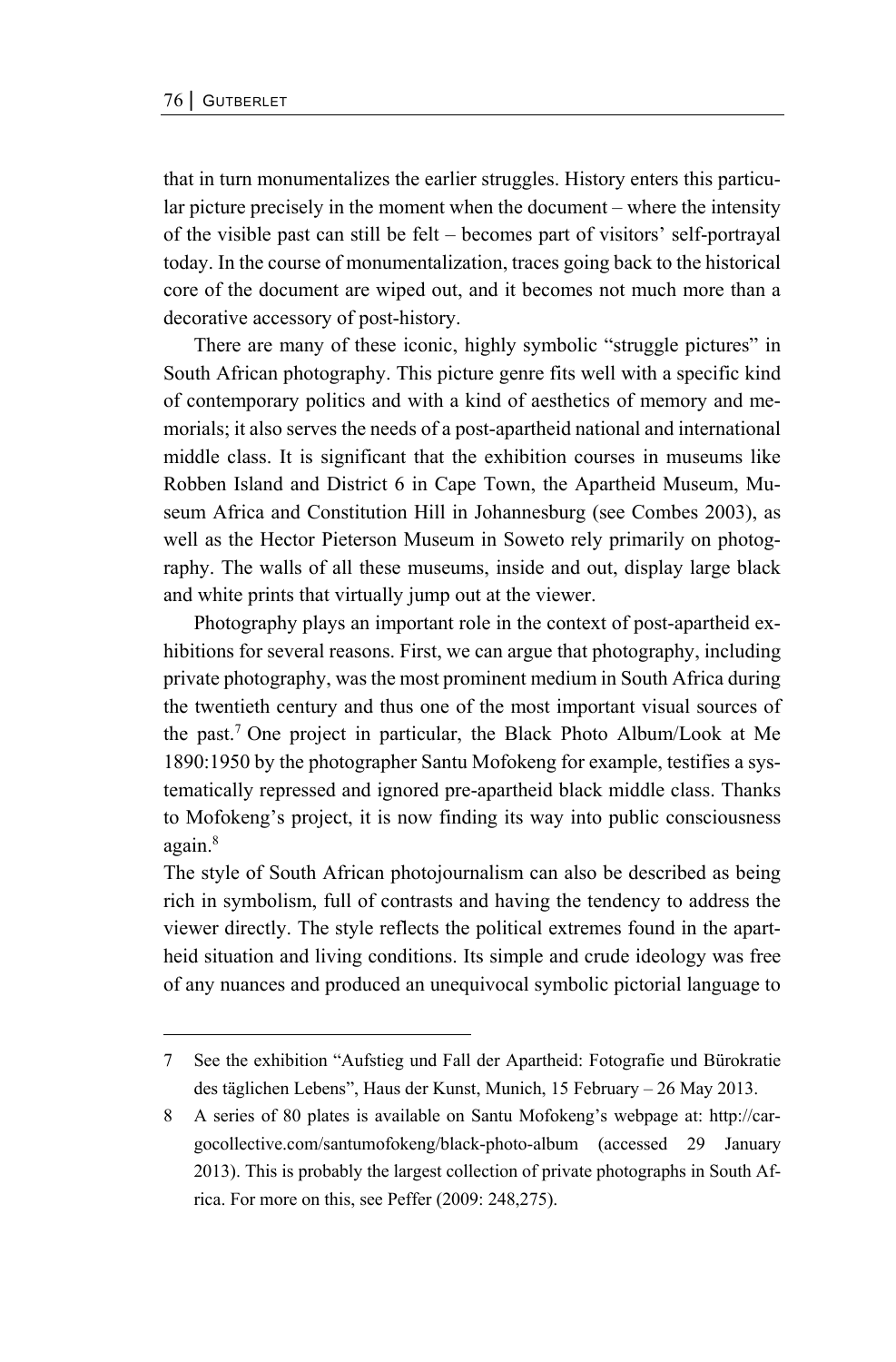catch the viewers' attention. The harsh political contrasts nourished a way to see things in hard black and white contrasts – with not much space for inbetweens, ambiguities and complexities. The aesthetics of contrast then is enhanced by the light conditions found in South Africa due to its southern location and slanted sunlight. Sunlight does not come directly from above, so everything photographed seems illuminated from the side and glowing from within, giving all motifs a three-dimensional almost sculptural character.

In the context of South African apartheid, photography has represented a specifically political and aesthetical image of history from the start, in so far as the historical event is already a part of history. Any given pictorial motif and any given scene is inherently contaminated by the mise en scene of apartheid, and in its own way, by the particular quality of light in South Africa.

After the apartheid regime collapsed in 1994, what consequences did this have on the historical content of photography? What is happening with these events in photography today? How do our experiences in today's historical constellations enter contemporary photography?

The prominent use of historical photography can be understood as exposing and distancing while simultaneously monumentalizing. Current references to the history of apartheid are more likely to be based on our relationship to pictures than to the historical events that they depict. Thabiso Sekgala, in his photographic body of work "Homeland" proposes an alternative, which is to trace our current relationship back to the places where historical events occurred, thus allowing us to look closely and see not only the change that has taken place, but also to sense the temporal dimension of this change.

## **LANDSCAPES AND INTERIORS**

Thabiso Sekgala created "Homeland" between 2008 and 2011. The series is rooted in the current spaces and landscapes of a country that is immersed in its history. Although an untrained eye may not be able to notice or realize this, it should be obvious that the major impact of colonialism and of "grand apartheid" on all areas of life cannot just dissolve into thin air in 20 years. The term "grand apartheid" describes the most intense phase in the 1960s and 1970s, when racial separation, the separation of places of residence and the founding of homelands have been enforced. Sekgala turns his camera on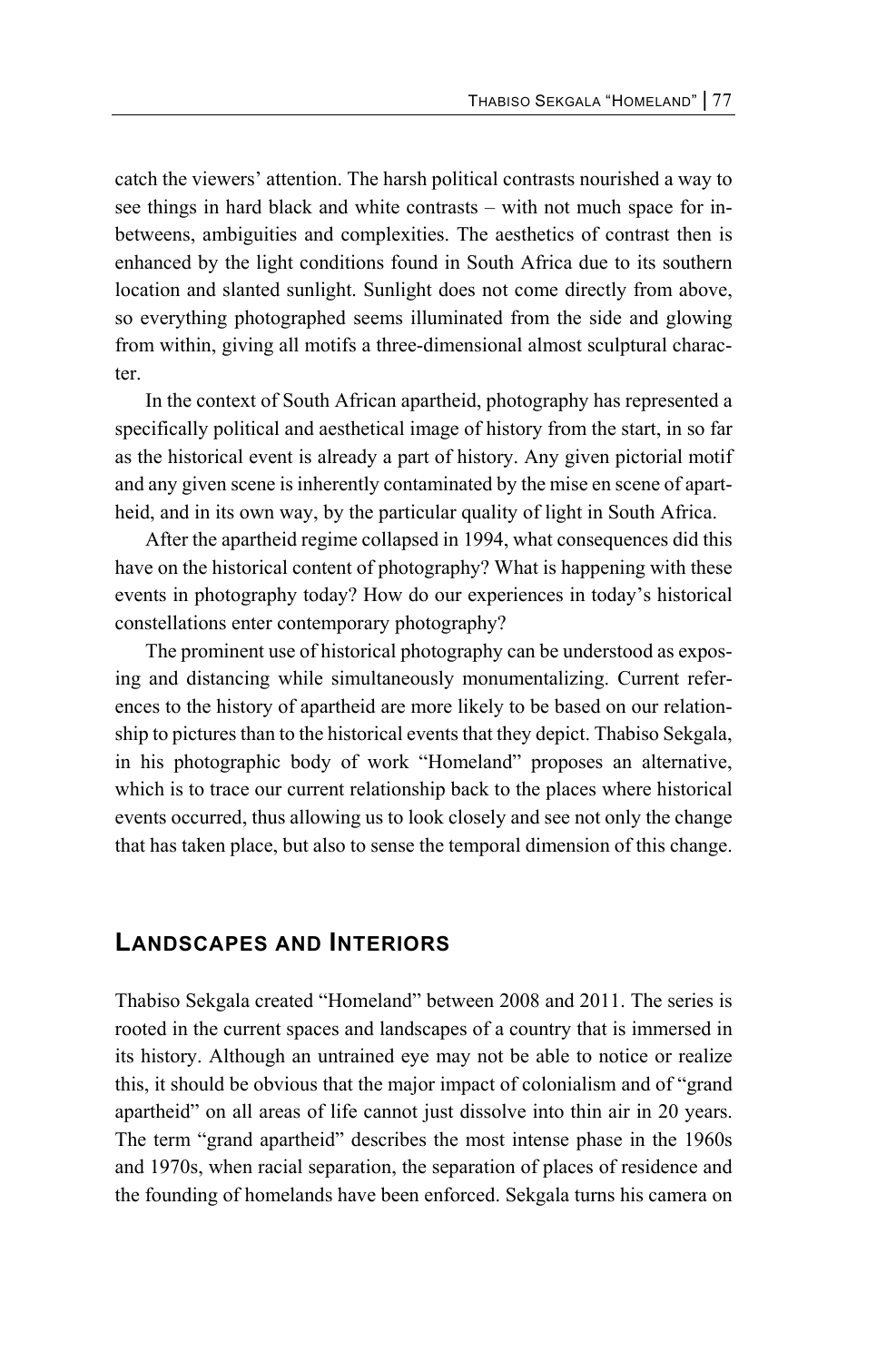simple, direct scenes – solitary buildings, objects and people he captures on location – people and things that at first glance seem to lack any particular relevance, but whose picture makes their existence acknowledgeable. His view is comparable to the films and photographic works of William Kentridge, Jo Ractliffe, Claude Lanzmann, Jean-Marie Straub and Danièle Huillet, Abderrahmane Sissako or Hartmut Bitomsky<sup>9</sup> and is directed at details beneath the immediacy of the landscape, in which we presume a hidden historical dimension. These artists and filmmakers see themselves as "archaeologists of a knowledge" of which landscape is a part. They strive to address the invisible past under the visible surface. Sekgala's photographs show a similar motivation. They transform the viewers into detectives who question both the motif, the motivation to take the picture and themselves.

Why are the roads in South Africa in such a good condition?

<sup>9</sup> See, for instance, the films William Kentridge's Felix in Exile (1993); Claude Lanzmann's Shoah (1985) and Sobibor, 14 octobre 1943, 16 heures (2001); Straub and Huillet's Trop Tôt, Trop Tard (1982); Abderrahmane Sissako's En attendant le bonheur (1995); Hartmut Bitomsky's VW Komplex (1989); and Jo Ractliffe's exhibition and book project As Terras Do Fim do Mundo/ Lands of the End of the World.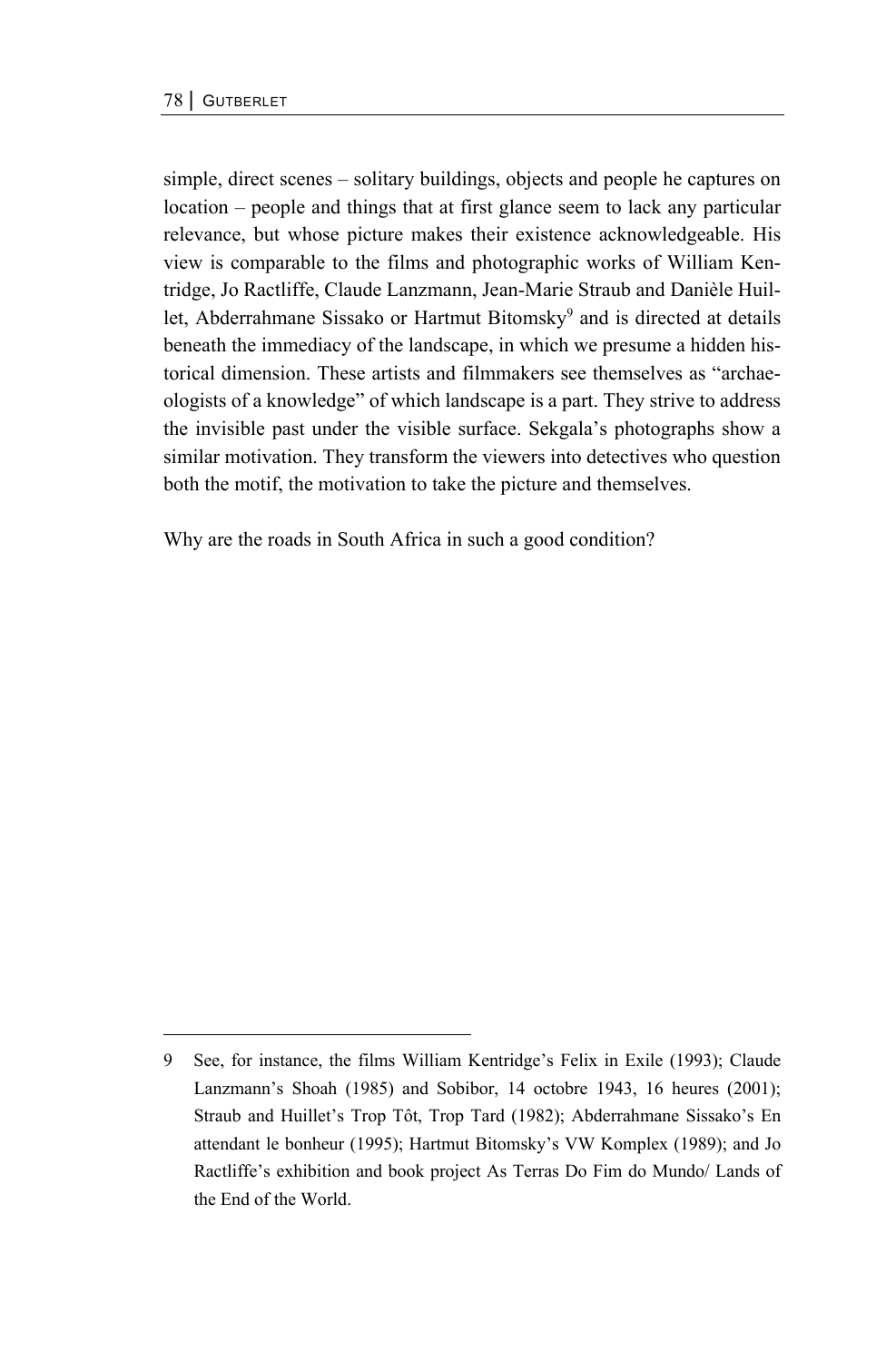

*Fig.2: Thabiso Sekgala, Road to Pankop, former Bophuthatswana* 

From the series "Homeland" (2010), courtesy of the artist's estate and the Goodman Gallery.

What is the story behind these strange landscapes that look like abandoned industrial ruins, or parched land that was hastily abandoned? As in the works by the artists and filmmakers mentioned above, the landscapes Sekgala captures are neither innocent nor natural; they are historical crimes scenes in transformation.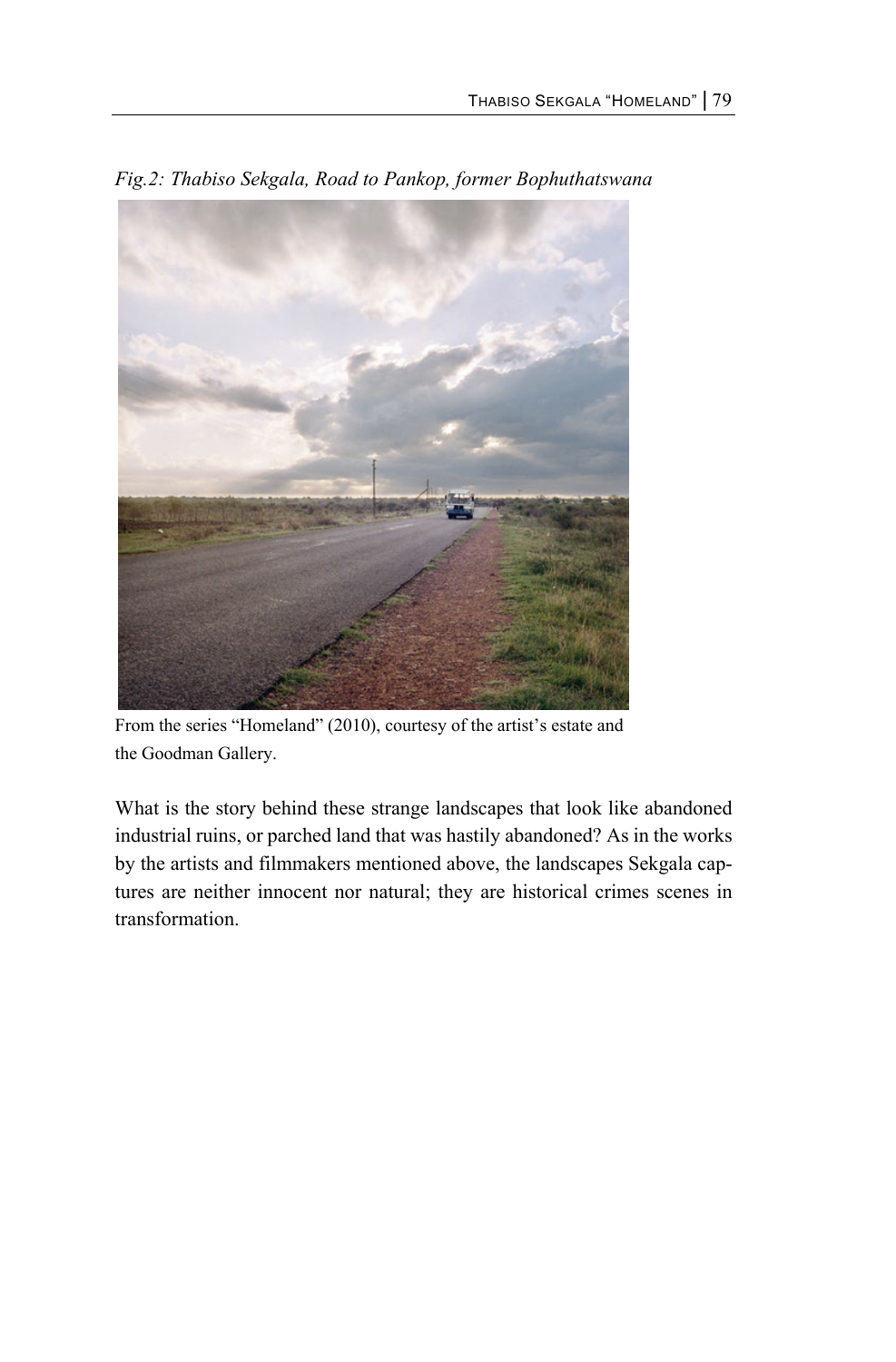

*Fig.3: Thabiso Sekgala, Landmark, Troya, former KwaNdebele* 

From the series "Homeland" (2009), courtesy of the artist's estate and the Goodman Gallery.

Sekgala lifts away their indefinable surface appearance and reveals the political landscape and map of the past that lies beneath: the stones marking the border of the former homeland (KNG: KwaNdebele Government).

Or a bus stop from a past public transportation system (fig. 4).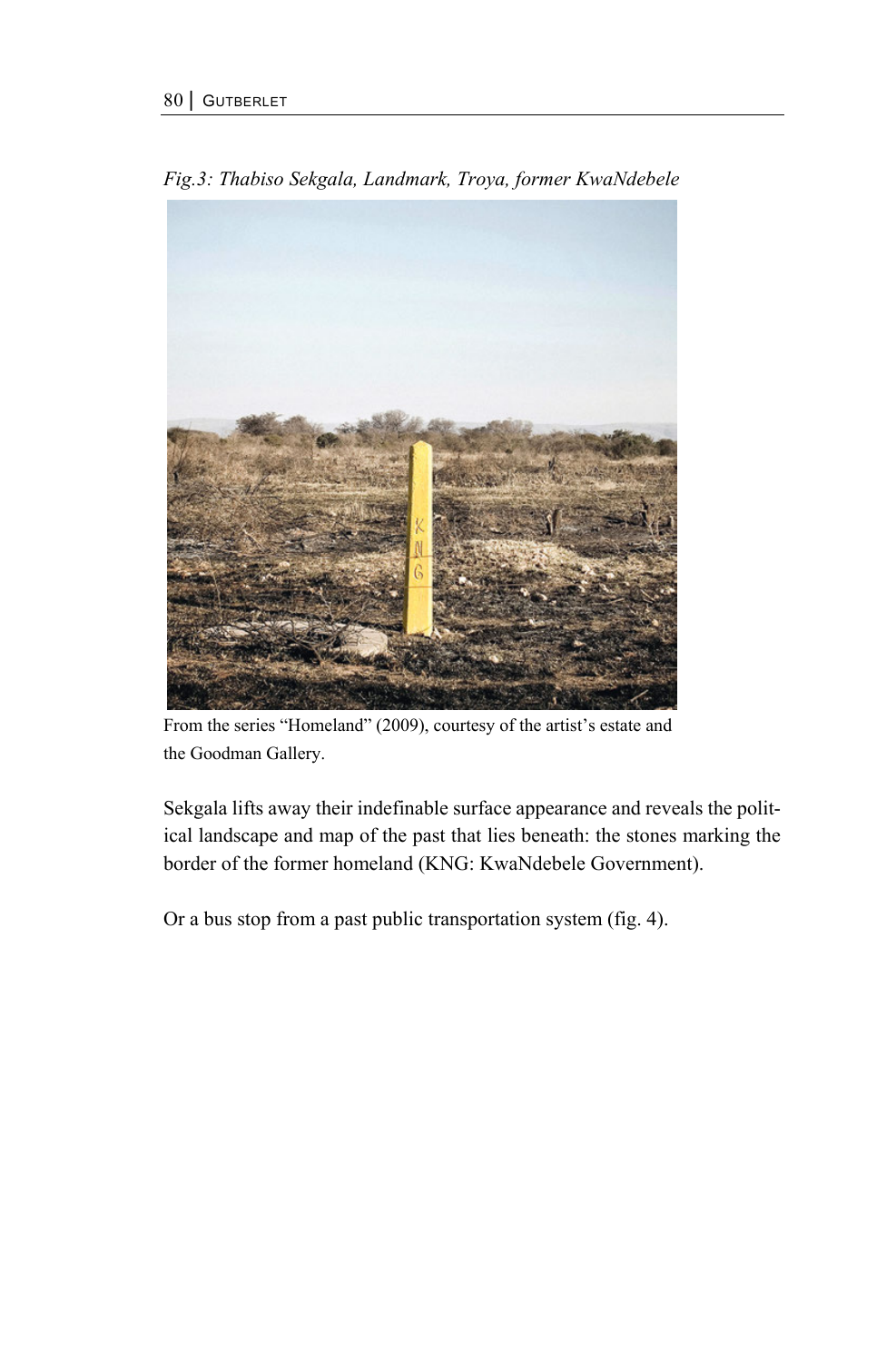

*Fig. 4: Thabiso Sekgala, Erasmus Busstop, former Bophuthatswana, from the series "Homeland" (2011)* 

Courtesy of the artist's estate and the Goodman Gallery.

Sekgala documents the rural areas of South Africa, the new provinces of Northwest Province and Mpumalanga and the former homelands of Bophuthatswana and KwaNdebele. The homelands were introduced in 1958 as part of the apartheid regime's strategy to force the non-white South African population out of the cities by relocating them to rural areas. Urban life was to be exclusively reserved for whites; non-whites were expected to identify with the land and were only meant to enter the cities to work. This system forced the migrant workers to travel weekly, if not daily, to work in the cities and then return to their artificial living areas. Some were forced to travel up to eight hours one way. The homelands and the pass system through which people's movement was controlled may have been abandoned when apartheid was abolished, but they are still inscribed in the landscape and in people's lives as a territorial order and system of reference. David Goldblatt's The Transported of KwaNdebele, A South African Odyssey (1989) is a particularly important photographic series in this context. It shows people in a bus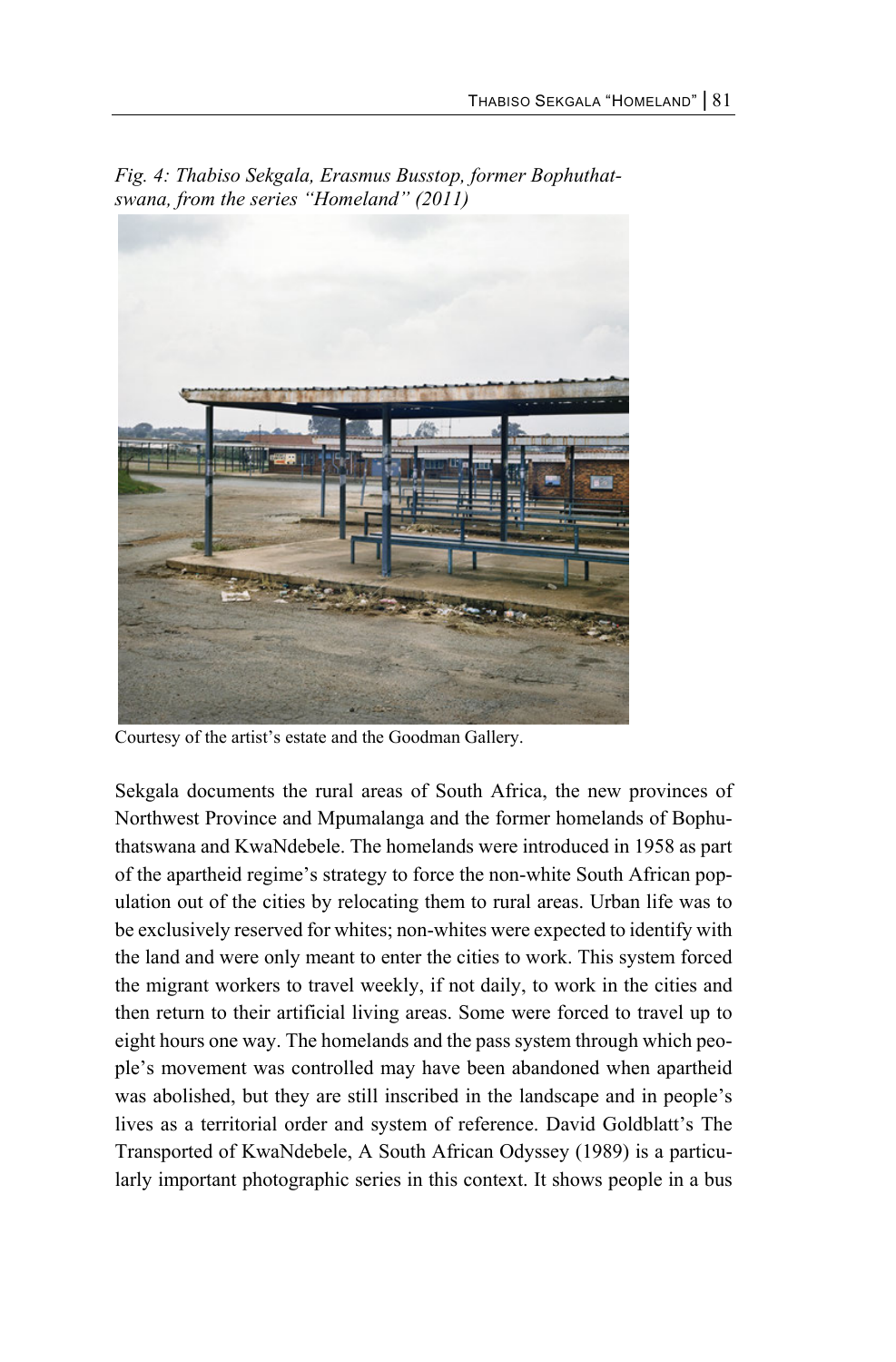on their several-hour journey from Pretoria to KwaNdebele after work (see Goldblatt  $2013$ <sup>10</sup>.

Sekgala's Erasmus Busstop appears to be a direct reference to Goldblatt's Transported. In this picture, Sekgala picks up the trace of the travelling workers and gives them a potential place of arrival and departure, thus connecting different places and bridging the twenty years between Goldblatt's work and his own. Although the homelands stand for forced mobility and forced labour, over the decades they have become reality. Despite their roots in apartheid, people of all ages refer to them as "home-home". The transformation in the territorial understanding has been inevitably inscribed in reality, radiating like pathological symptoms into the present.<sup>11</sup> Sekgala writes, "At

- 10 In the publisher's announcement, it says: "After On the Mines, The Transported of KwaNdebele is the second of David Goldblatt's books re-designed and expanded by the artist for Steidl Publishers. Dating originally from 1989, it talks about the workers of an apartheid tribal homeland for blacks, KwaNdebele, which has no industry, very few opportunities for jobs, and is a long way from the nearest industrial- commercial activity of white-controlled Pretoria. Workers from KwaNdebele catch buses in the very early morning, some as early as 2:45 am, in order to be at their workplaces in Pretoria by 7:00. At the end of the day they repeat the journey in the other direction, to get home at between 8 and 10 pm. Goldblatt takes us on their bone-jarring journeys through the night, which is a metaphor for their arduous struggle toward freedom itself. In photographs devoid of sentimentality and artifice, the grim determination of these people to survive and overcome emerges in almost heroic terms. Brenda Goldblatt, filmmaker and writer, interviewed some of the bus-riding workers who endured not only these journeys but a civil war precipitated by the apartheid government's attempt to foist a kind of independence on KwaNdebele; a condition which would have made the workers foreigners in the land of their birth, South Africa, and thus deprived them of their limited right to work there. Interviews with contemporary (2012) bus-riders fill out the account. Phillip van Niekerk, former editor of the Mail & Guardian, provides an essay on KwaNdebele, its place in the logic of 'grand apartheid' and its half-life in post-apartheid South Africa. See: http://www.steidl.de/ flycms/de/Buecher/The-Transported-of-KwaNdebele/2833345258.html?SID=L Duj55H1cbb8 (accessed 19 February 2013).
- 11 See Jo Ractliffe's term "landscape as pathology" in her work on the Angolan-South African border territory: Kathleen MacQueen/Ractliffe (2012:184). See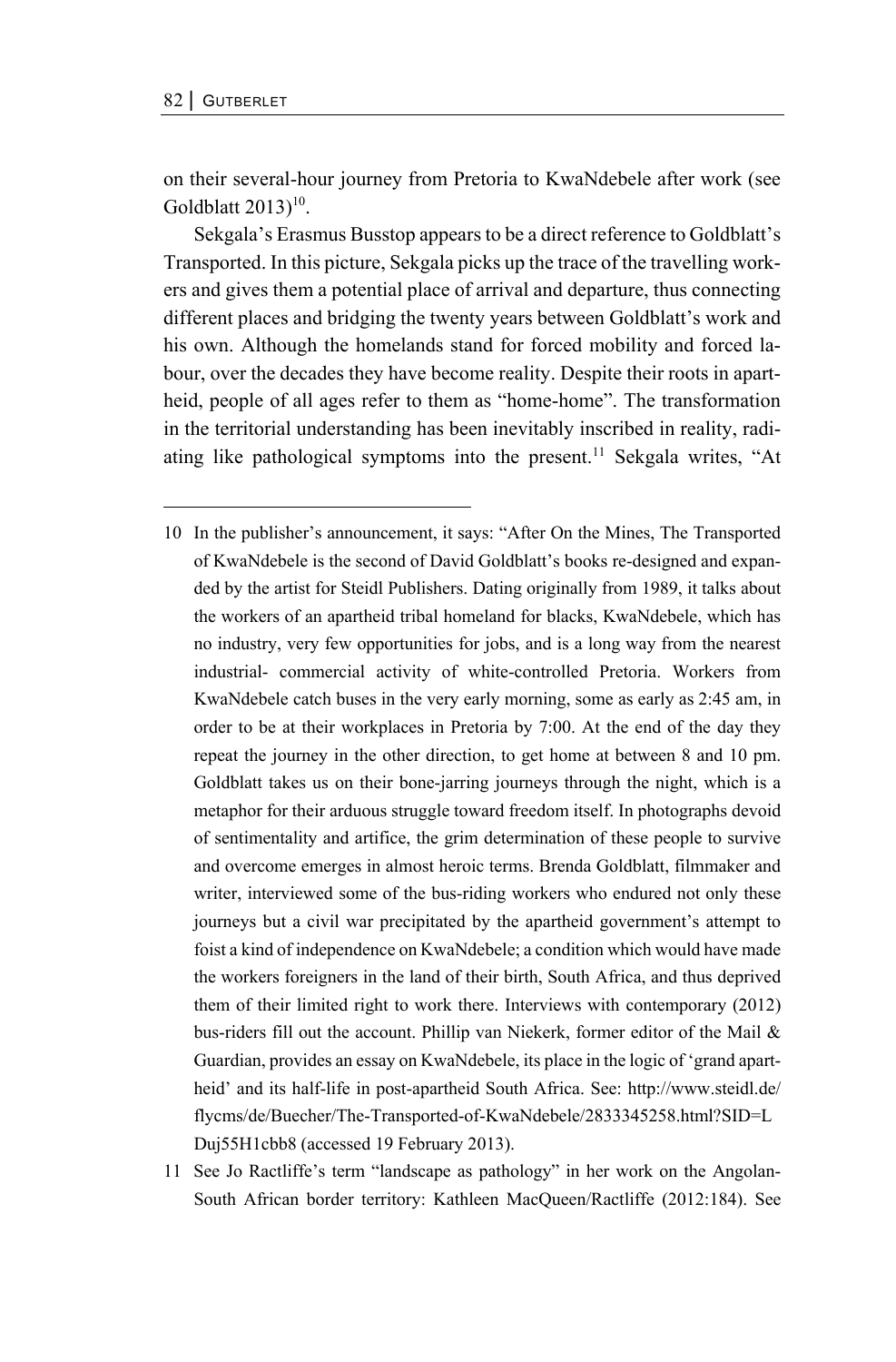Easter time and Christmas, but even in ordinary conversation they (the people) make a direct connection to a rural 'origin' even if never having been born there and situating themselves firmly in contemporary urbanism."12

The "Homeland" series includes several portraits and photographs of interiors in addition to public spaces, buildings and landscapes. The interiors – with their small old-fashioned furniture, fabrics and washed-out colours – have an air of charity shops and flea markets.

*Fig. 5: Thabiso Sekgala, Johanna Mthombeni, Londing, former KwaNdebele, from the series "Homeland" (2009)* 



Courtesy of the artist's estate and the Goodman Gallery.

Sekgala notes:

l

"The photograph of the girl and the lampshade […] made me think of how my grandmother came with furniture given by her employers in the city. My grandmother used

also Santu Mofokeng series of 17 photographs called "Poisoned Landscapes" (2008), http://cargocollective.com/santumofokeng/poisoned-landscapes (accessed 3 February 2013).

<sup>12</sup> See press release from 29 March 2011 in The South African Art Times.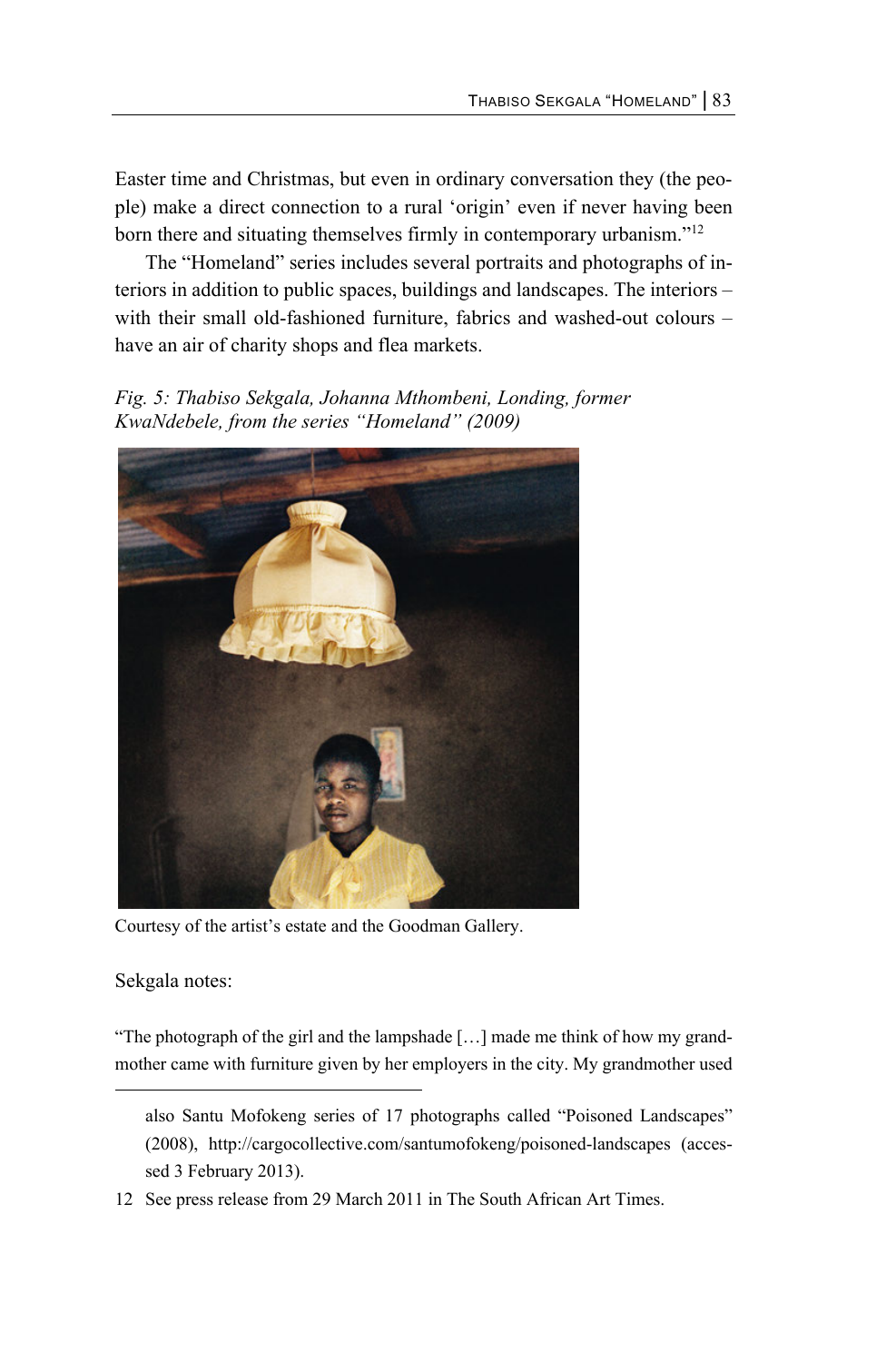to work a lot in the suburbs of Johannesburg – we call it 'the kitchens' – like for a white madam, whatever, in the city. They would always bring things that they would get from their work places, the leftovers from Missus and Baas. When people renovate their houses, there are always these things that they get. For me this image talks about how items from the urban areas came to the rural areas" (Sekgala 2012:202).

The practice of white employers giving their old clothes and household goods, including furniture and drapes, to their black employees is one of the narrative elements that, once we become aware of it, can easily be found in films, books, everyday life and interiors everywhere. J.M. Coetzee, for example, describes this practice of giving old things away in his novel *Life and Times of Micheal K* (London: Secker & Warburg, 1983). In Coetzee's story, the recipients are not interested in the old junk given to them by the whites, and they toss it in the ditch. We do not have to search far to find traces of things in movement from a white to a black/coloured context of use, and from an urban to a rural context, while arts and craftworks travel in the other direction and find their way into cities, museums and modern kitchens. The art historian Walter Grasskamp writes in his article "Ohne Worte" (Without Words, 1980) about the objects depicted in documentary photography:

"Of course, the history of these objects is not in these pictures; it lays inherently beyond the reach of a snapshot. However, for the perception of historicity and historical change, photographs (such as these) are valuable, because they – and here the mixing of media is allowed – are able to talk about history in a much more accessible way than many a historian." (Grasskamp 1980:23 – my translation)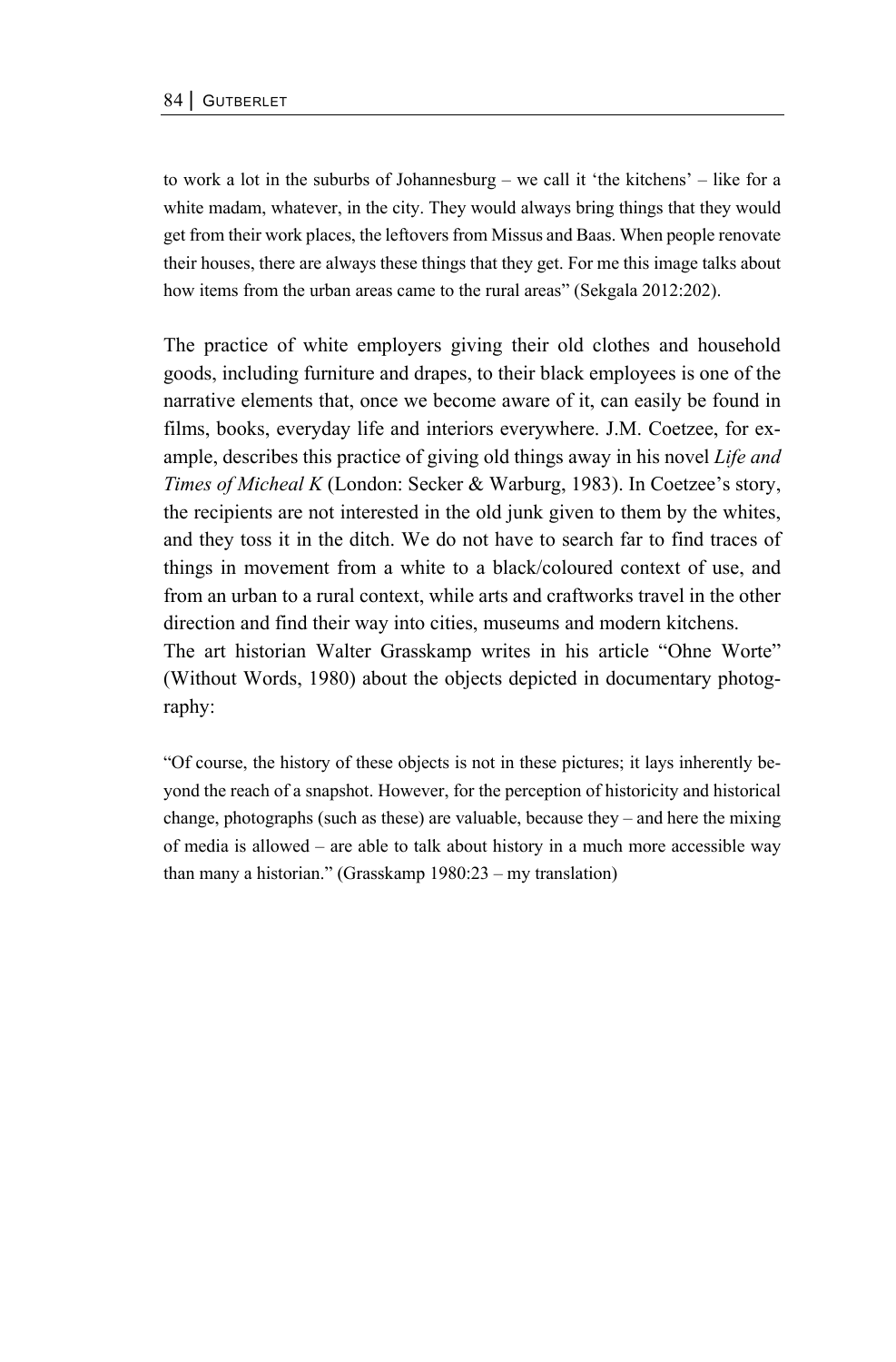*Fig.6: Thabiso Sekgala, Semotlase, former Bophuthatswana, from the "Homeland" series (2009)* 



Courtesy of the artist's estate and the Goodman Gallery.

*Fig.7: Dodo, Londing, former KwaNdebele, from the "Homeland" series (2009).* 



Courtesy of the artist's estate and the Goodman Gallery.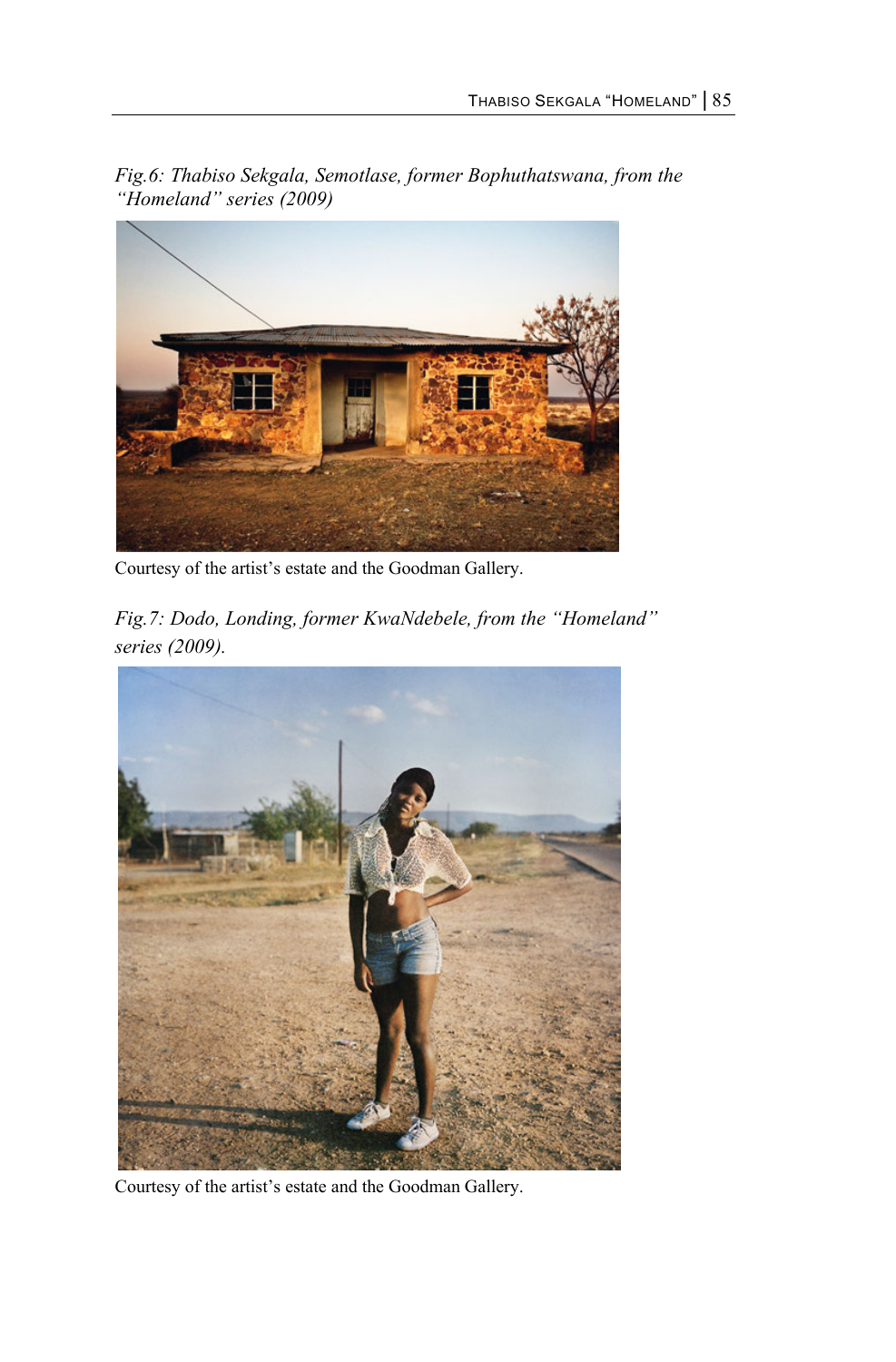Landscapes changed by history, interiors furnished by past practices with moving objects, houses functioning as homes in the artificial context of the homelands, young people living in these rural areas of South Africa today – Sekgala situates his pictures as interfaces between the pictorial world of the half-deserted areas of the present and the self-portrayal of a youth that defines itself through its mediatized global attitude toward life.

*Fig.8: Thabiso Sekgala, Road divide Gauteng and Northwest Province, Hammanskraal, from the series "Homeland" (2011)* 



Courtesy of the artist's estate and the Goodman Gallery.

History rises to the surface in photographed objects and details – such as the British-looking school uniforms, which are reminders of the colonial past and the apartheid education system, or the faded lamp shade or a t-shirt. It is a light contemporary surface that requires a sense of history regarding the era depicted, combined with a knowledge of the history of photography, to let its complexity emerge.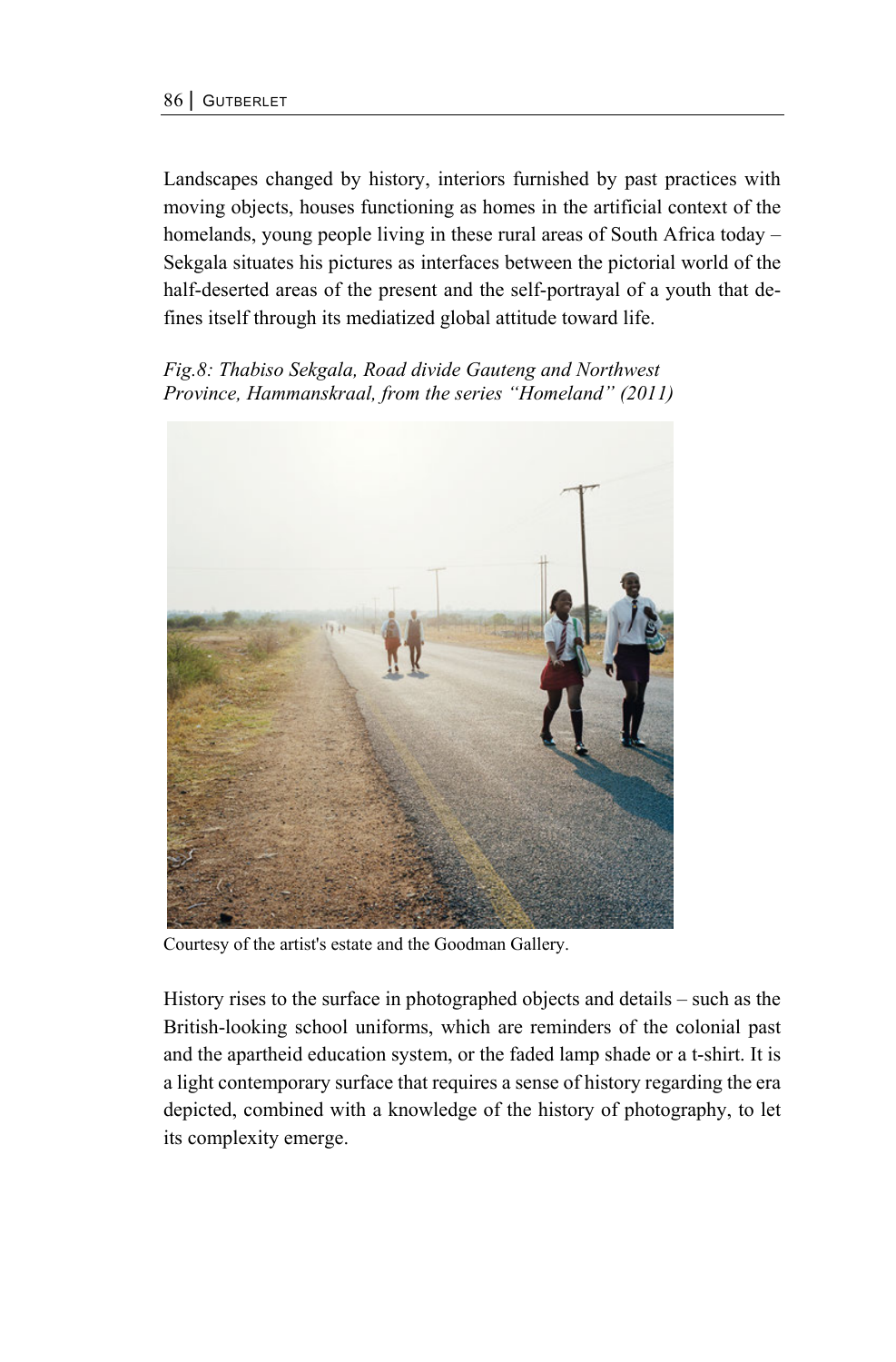Sekgala's photographs are silent time-images. They neither monumentalize their motifs, nor do they create a distance toward them; they "make the historicity of the world of objects palpable" (Grasskamp) and make the case for their awareness. Unlike the loud and sensational photographic portraits of the times that denounce the inhumane living conditions of a bureaucratic apparatus of hate, Sekgala's photographs display conditions that are inwardly directed, sunken and given over to a slow forgetting. As such, they act as intersections where nostalgia and remembering intermingle with moments of struggle and a longing for the future. The traces of the past are embedded within them, and it is up to us, the beholders of the historical resonances they catalyze, to become detectives in the game of appearance and disappearance, the visible and the invisible, and to determine how this relates to our knowledge making.

### **Thanks**

The series "Homeland" consists of approximately 40 pictures.

My gratitude goes to Thabiso for the time and work spent together.

I would like to thank the Goodman Gallery taking care of the artist's estate for their generous support and their agreement on the reproduction of the photographs in this volume.

## **REFERENCES**

- Biko, Steve ([1978] 2002): I Write What I Like, Chicago: University of Chicago Press.
- Byrnes, Rita M. (1996): South Africa: A Country Study, Washington: GPO for the Library of Congress.
- Clark, Nancy L./Worger, William H. (2004): South Africa The Rise and Fall of Apartheid, Seminar Studies in History, London: Pearson Education Limited, pp. 48–52.
- Combes, Annie E. (2003): History after Apartheid: Visual Culture and Public Memory in a Democratic South Africa, Durham: Duke University Press.